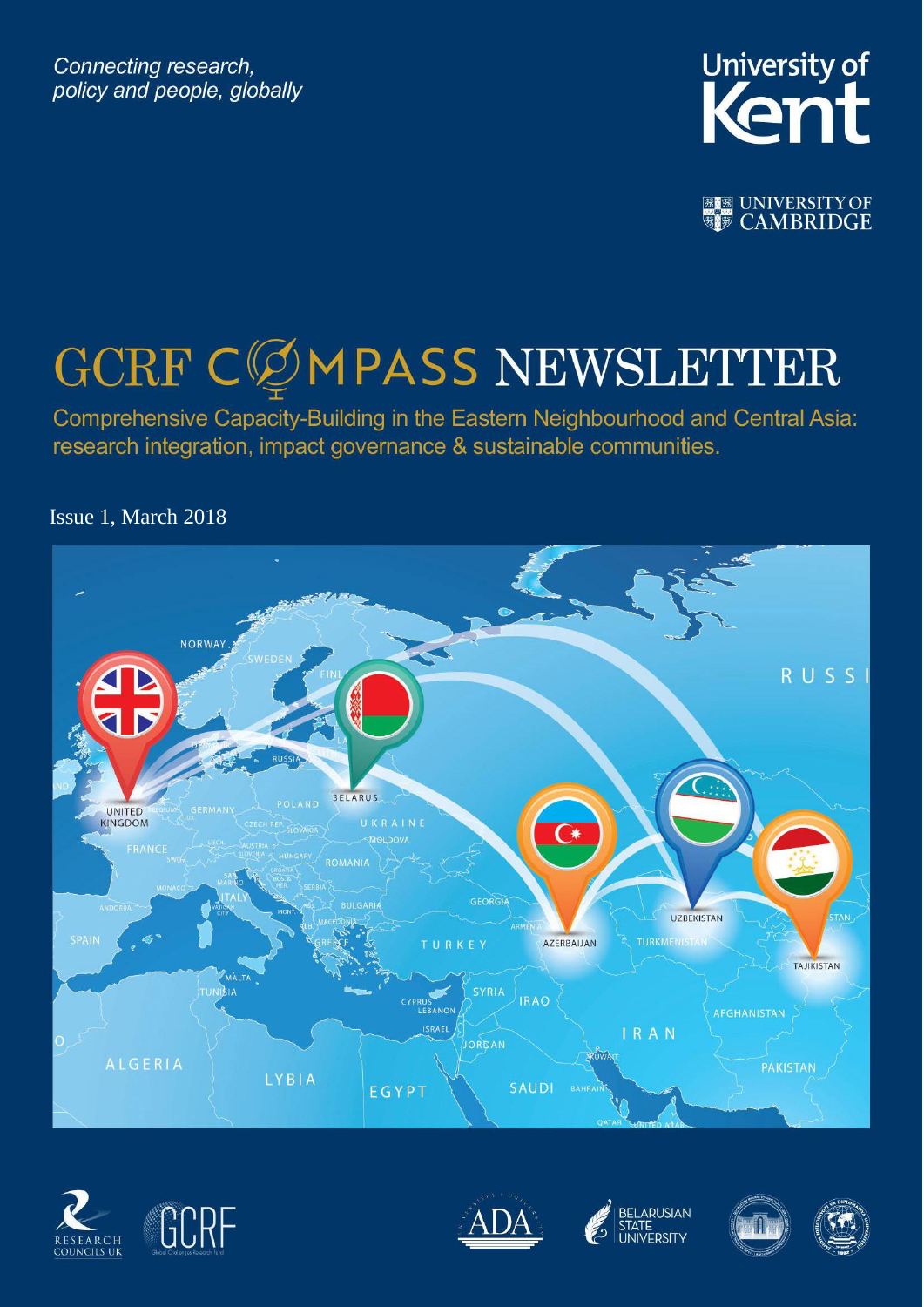#### **Contents**

| What our Partners say about the Project 3                                                                            |
|----------------------------------------------------------------------------------------------------------------------|
| Artsiom Nazaranka, Belarusian State                                                                                  |
| Munira Shahidi, Tajik National<br>University, Tajikistan  3                                                          |
| Akram Umarov, University of World<br>Economy and Diplomacy (UWED),                                                   |
| Siddharth Saxena, Cambridge Central                                                                                  |
| Nargiz Ismayilova, ADA University,                                                                                   |
| COMPASS Objectives and Goals 3                                                                                       |
|                                                                                                                      |
|                                                                                                                      |
|                                                                                                                      |
| GCRF RCUK Launch, London, 21 July                                                                                    |
| Launch in the Royal Society, 4                                                                                       |
| 1st GCRF COMPASS project meeting,<br>Cambridge, 5 October 2017 4                                                     |
| Informal Project Launch, University of<br>Kent, School of Politics and International<br>Relations, 6 November 2017 4 |
| Informal project launch, London, 29                                                                                  |
| Project Launch Workshop in Tajikistan, 8                                                                             |
| Meeting of the heads of Tajik National<br>University (TNU), 18 February 2018 4                                       |
| Visit by Belarusian State University to<br>Kent, 12-15 March 2018 5                                                  |
| Project meeting with Baroness<br>Alison Suttie in Kent, 15 March 2018  5                                             |
| Cambridge NAVROZ: 17 March 2018 5                                                                                    |
| Save the Date: Forthcoming events 5                                                                                  |
| Project Launch, Minsk 22-23 May                                                                                      |
| Tartu Conference 10-12 June 2018  5                                                                                  |
| UPTAKE Training School in Uppsala, 27<br>August- 2 September 2018 6                                                  |
| COMPASS Study Trip, Brussels, 21-26                                                                                  |
|                                                                                                                      |
|                                                                                                                      |
|                                                                                                                      |
|                                                                                                                      |
|                                                                                                                      |

# <span id="page-1-0"></span>Welcome Note



Dear Friends and Project Partners,

We are delighted to announce the start of our new and exciting venture - [GCRF](http://research.kent.ac.uk/gcrf-compass)  [RCUK COMPASS](http://research.kent.ac.uk/gcrf-compass) project (ES/P010849/1, 2017-21, [http://research.kent.ac.uk/gcrf-compass\)](http://research.kent.ac.uk/gcrf-compass) focusing on capacity-building and development of research synergies, policy and public impact within and beyond our consortium. It is part of the 1<sup>st</sup> generation of funding announced by Research Fund GCRF (£1.5 billion), the UK Government initiative in 2015. It has been specially designed to stimulate research on the challenges faced by developing countries.

Our project went through a tough competition, initially involving over 500 applicants, and four stages of the selection process. In the end, 37 projects were deemed successful, with ours being the only one in the field of politics and international relations, and a geographical focus on the Eastern Neighbourhood and Central Asia [\(http://www.rcuk.ac.uk/documents/gcrf](http://www.rcuk.ac.uk/documents/gcrf-calls/growcallbooklet37finaljuly2017-pdf/)[calls/growcallbooklet37finaljuly2017](http://www.rcuk.ac.uk/documents/gcrf-calls/growcallbooklet37finaljuly2017-pdf/) [pdf/\)](http://www.rcuk.ac.uk/documents/gcrf-calls/growcallbooklet37finaljuly2017-pdf/).

The project envisages major research conferences, policy forums, study trips, student conventions and training schools - all for sharing best practice and knowledge exchange. With this project we will aim to lay strong foundations to enable our lasting dialogue and cooperation, and namebuilding, so that eventually we could proudly refer to ourselves as a global network of the '*hubs of excellence'* specialising in different aspects of

'governance' and 'order' to connect topcentres around the globe.

This newsletter brings you information about the nature of the project and its people, including our newly appointed Advisory Board. There is also information about the events that have already taken place and are yet to come. The latter are referred to as '**SAVE the DATE**': please ensure that you pencil these events in your calendars!

We will also have a separate column about our achievements and professional accolades of all partners. If you have any further suggestions on what else should be included in the newsletter, please let us know. It is run by Prajakti Kalra [\(pk315@cam.ac.uk\)](mailto:pk315@cam.ac.uk) from Cambridge. She will ask you regularly for updates, and will aim to publish this newsletter quarterly.

A warm welcome to you all and I wish all of us every success in achieving our goals and going well beyond them!

Yours faithfully,

Professor Elena A. Korosteleva Principal Investigator, University of Kent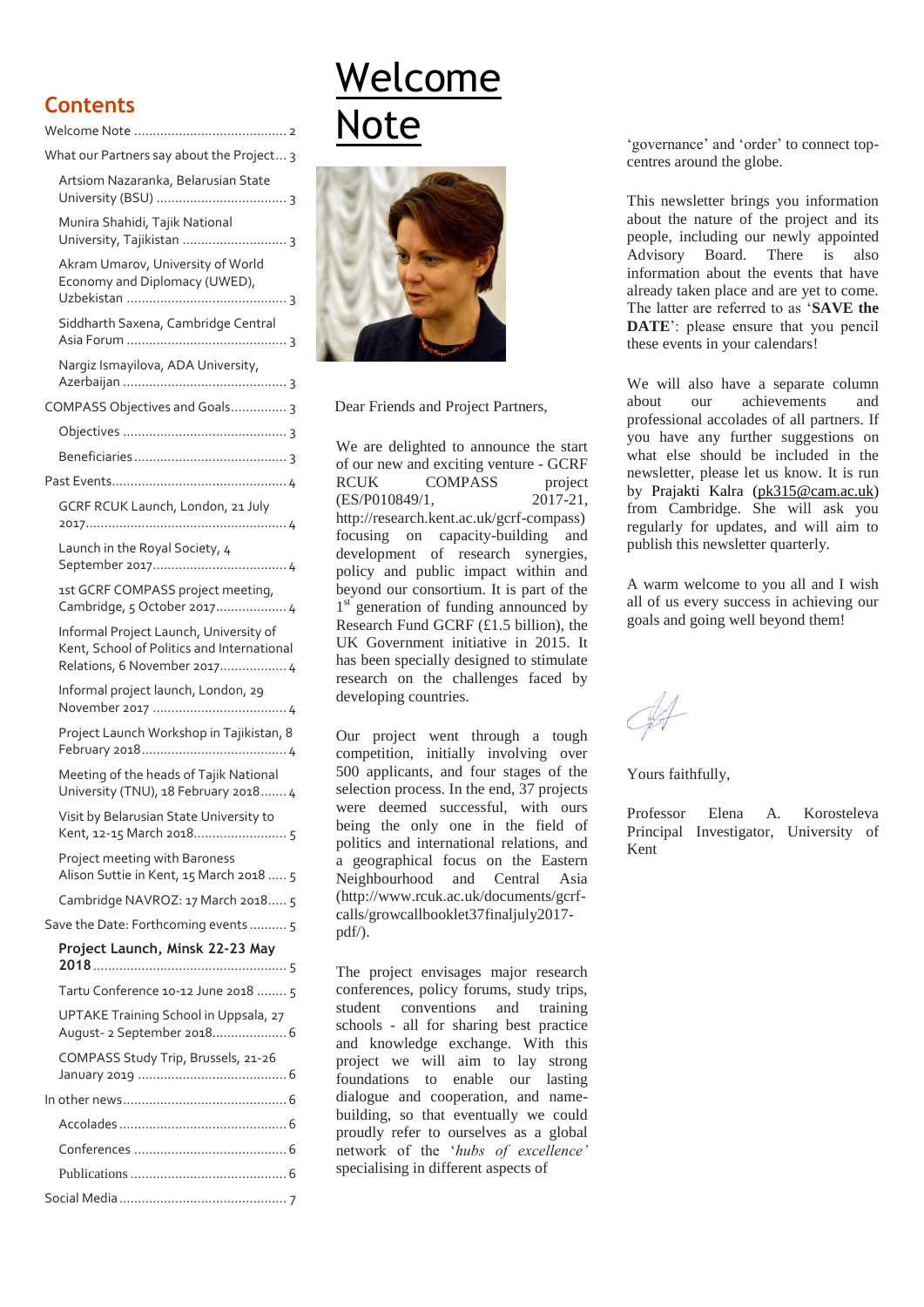

Baroness Suttie at University of Kent, 15 March 2018

### **Advisory** Board

We would like to welcome our newly appointed Advisory Board, which includes members of the academic community, UK/EU policy officials and National Impact advisors. For more information please visit our project page at: [https://research.kent.ac.uk/gcrf](https://research.kent.ac.uk/gcrf-compass/people/)[compass/people/](https://research.kent.ac.uk/gcrf-compass/people/)

### <span id="page-2-0"></span>What our Partners say about the Project

#### <span id="page-2-1"></span>Artsiom Nazaranka, Belarusian State University (BSU)

GCRF COMPASS, University of Kent https://research.kent.ac.uk/gcrf-compass/ COMPASS project will support BSU to thrive and develop itself as center of excellence, reaching strategic institutional goals. We value support for research and exchange of experience in the fields of education, good governance and IT development, migration and regional security, and sustainable development. We expect a range of new joint scientific and educational publications, new courses and programs in English (with a longterm goal of establishing joint master's program), and a number of new joint scientific and educational projects. I believe COMPASS will contribute not only to the promotion of BSU and Belarusian national education system in general, but also facilitate development of friendly relations with UK, Azerbaijan, Tajikistan, Uzbekistan and other countries and help meet real sustainable development challenges*.*

#### <span id="page-2-2"></span>Munira Shahidi, Tajik National University, Tajikistan

The project, along with a number of others, initiated in Tajikistan, such as UNESCO, Erasmus+ and others is oriented to release the community from its cultural isolation. Tajikistan, the only country in Central Asia, gone through the civil war of 1992-1997, with its economic inefficiencies, migration and broken cultural infrastructure is ready to tackle problems of governance and build capacity. Its reconstruction challenges require collaborative research with its closest neighborhood, such as Uzbekistan, Azerbaijan, Belarus, as well as with Great Britain and EU.

#### <span id="page-2-3"></span>Akram Umarov, University of World Economy and Diplomacy (UWED), Uzbekistan

Participation in this project gives us a unique opportunity to gain new experiences, establish stable and promising cooperation with partners from different countries, to contribute to the establishment of long-term and mutually beneficial scientific cooperation between representatives of participating countries. We appreciate the opportunity to meet with so many outstanding scholars from a range of countries and to maintain long term professional relationship with them in the future.

#### <span id="page-2-4"></span>Siddharth Saxena, Cambridge Central Asia Forum

COMPASS is a breakthrough project, bringing together governance and governability concepts from across Central Asia, Europe and Britain to coconstruct the highest standards for global coexistence and sustainable international relations.

#### <span id="page-2-5"></span>Nargiz Ismayilova, ADA University, Azerbaijan

This project is just in time for the ADA. We are developing research activities

and experience of the partners will play significant role in this development. Through the project new policies and know-hows will be communicated not only to ADA but to the whole society.



Delegation from Uzbekistan in Cambridge, 3 March 2018



Roundtable on Silk Roads: Prospects and Perspectives, Cambridge 17 March 2018

# <span id="page-2-6"></span>COMPASS **Objectives** and Goals

#### <span id="page-2-7"></span>**Objectives**

Conceptually, the project explores new approaches to 'external governance' to make it more effective and sustainable. It focuses on developing the concepts of 'resilience as self-governance', 'capacity-building' and 'peoplehood' as communities are guided by a sense 'good life'.

In practical terms, the project seeks to enhance UK relations and build capacity with chosen partners, along the following three dimensions:

- 1) **Research Integration**
- 2) **Impact governance**
- 3) **Sustainable communities**

#### <span id="page-2-8"></span>Beneficiaries

- At the **Local/regional level**, specialist knowledge and best practices in peace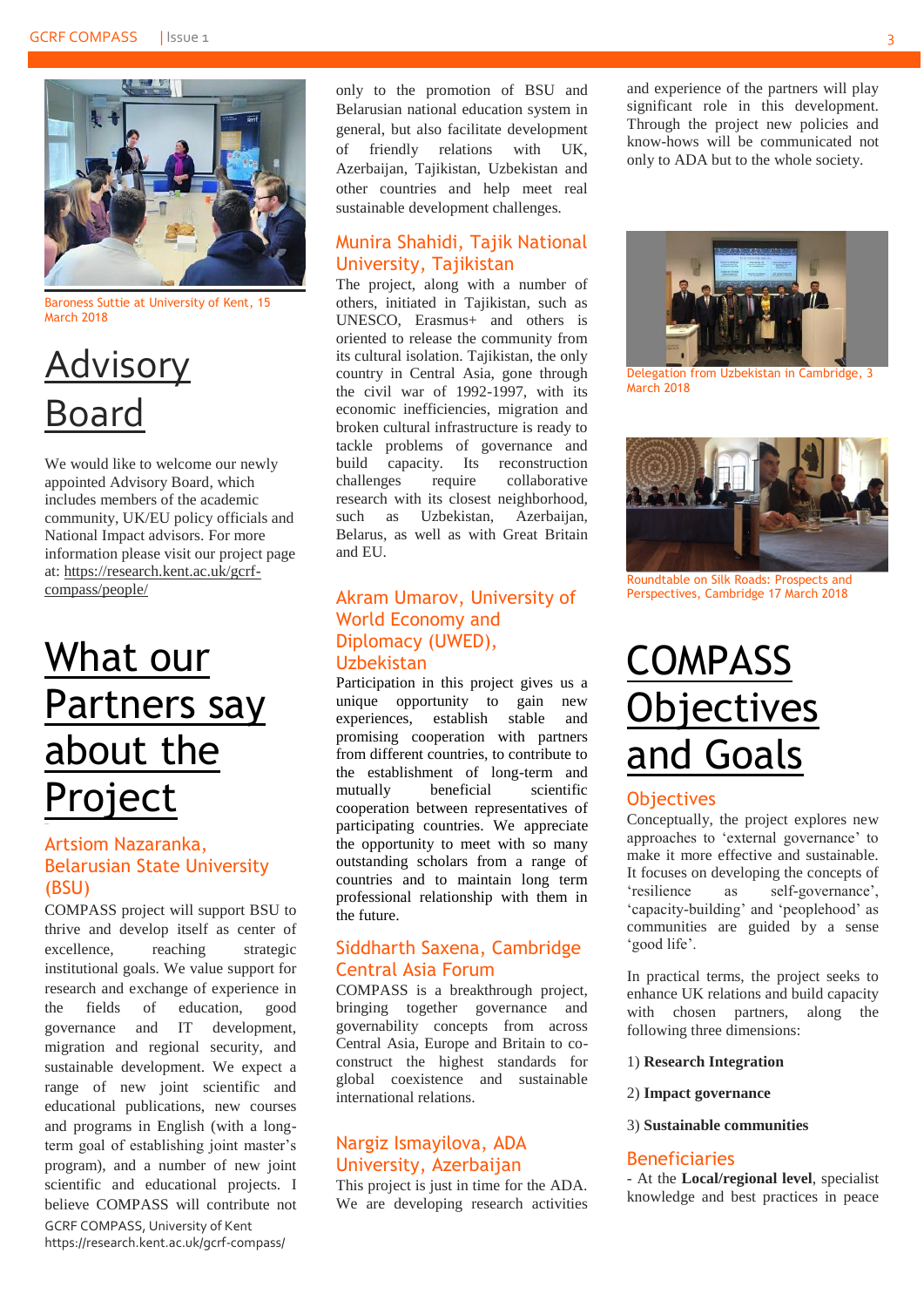and security dialogue, conflict resolutions, cultural and normative identity-building, geopolitical. identity-building, economic and energy cooperation.

- At the **UK level**, research and policy access to the hitherto 'closed' region, associated with top-down bureaucracy, conflict-torn societies, geopolitical dependencies, and a wider Eurasian civilisation, including the economic Silk Road project

- At the **Global level,** a new insight into 'better global governance' by unpacking and engaging with the notions of order at all levels, 'peoplehood', resilience, and sustainability of the increasingly fragmented international system.

For more information about planned activities, project Work Packages, and a Calendar of events, please visit our website: [http://research.kent.ac.uk/gcrf](http://research.kent.ac.uk/gcrf-compass)[compass.](http://research.kent.ac.uk/gcrf-compass)

### <span id="page-3-0"></span>Past Events

#### <span id="page-3-1"></span>GCRF RCUK Launch, London, 21 July 2017

Leading experts from the UK and in developing countries across the world are joining forces to tackle some of the most serious global challenges in a new multi-disciplinary research programme launched today. In one of the most ambitious international research programmes ever created, £225 million has been invested across 37 interdisciplinary projects to address challenges in fields such as health, humanitarian crises, conflict, the environment, the economy, domestic violence, society, and technology. The Global Challenges Research Fund (GCRF) Research Councils UK Collective Fund is supporting projects in the range of  $\pounds 2 - 8$  million over four years. It aims to build upon research knowledge in the UK, and strengthen capacity overseas, to help address challenges, informed by expressed need in developing countries.

#### <span id="page-3-2"></span>Launch in the Royal Society, 4 September 2017

GCRF COMPASS, University of Kent https://research.kent.ac.uk/gcrf-compass/ Professor Korosteleva was invited to present the project to the Royal Society in London on  $4<sup>th</sup>$  September 2017. The audience was impressed with the project's focus and especially its methodology that linked the theory of governance and its explorations to the citizens' juries, to interrogate its utility.

#### <span id="page-3-3"></span>1st GCRF COMPASS project meeting, Cambridge, 5 October 2017

University of Kent and University of Cambridge COMPASS members met for the first time in Cambridge to discuss the way ahead for the project. Whilst the work described in the proposal outlined the overall aims and objectives of COMPASS, more detailed discussions were necessary to define work package content, the roles of project partners and how they interact in the project. These discussions will be ongoing throughout the project and the Cambridge meeting was a useful occasion to establish a baseline from which to go forward.



#### <span id="page-3-4"></span>Informal Project Launch, University of Kent, School of Politics and International Relations, 6 November 2017

Professor Elena Korosteleva and her team had an informal launch of the project organized by the School of Politics and International Relations to celebrate this success. Head of School, Professor Richard Whitman noted that this grant was the largest in the history of the Faculty of Social Sciences at Kent, and wished the team further success.



#### <span id="page-3-5"></span>Informal project launch, London, 29 November 2017

On 29<sup>th</sup> November 2017, the Kent and Cambridge teams met with the four Ambassadors from the project's partner states. The meeting was hosted by the Belarusian Embassy in London. The meeting was an opportunity to introduce the project's aims as well as to discuss the main areas of interest for Azerbaijan (Ambassador Taghizadeh), Belarus (Ambassador Aleinik), Tajikistan (Mr Qurbonov) and Uzbekistan (Ambassador Shaykhov). We were also joined by two members of the Minsk Dialogue Track-II Initiative, Yauheni Preiherman and Dzianis Melyantsou. During the meeting we considered how different interests could be aligned, and what concrete initiatives we could cooperate on in the next four years.



#### <span id="page-3-6"></span>Project Launch Workshop in Tajikistan, 8 February 2018

On 8<sup>th</sup> February 2018 the Shahidi Foundation hosted a workshop to launch the GCRF COMPASS project in Tajikistan. The invitees included the members of the team from the Tajik National University and the agenda of the meeting was to introduce the members to each other to discuss the project. During the meeting the work packages and deliverables of each member were outlined and an agenda for future meetings and workshops was also considered.

#### <span id="page-3-7"></span>Meeting of the heads of Tajik National University (TNU), 18 February 2018

Discussion and planning innovative<br>research within the "GCRF research within the "GCRF Comprehensive Capacity-building in Eastern Neighborhood and Central Asia: research integration, impact governance and sustainable communities (COMPASS)".

Participants: 21 heads of chairs of TNU or their representatives, including Department of International Affairs, Department of History and Manuscripts, Economy and Innovations, Chemistry,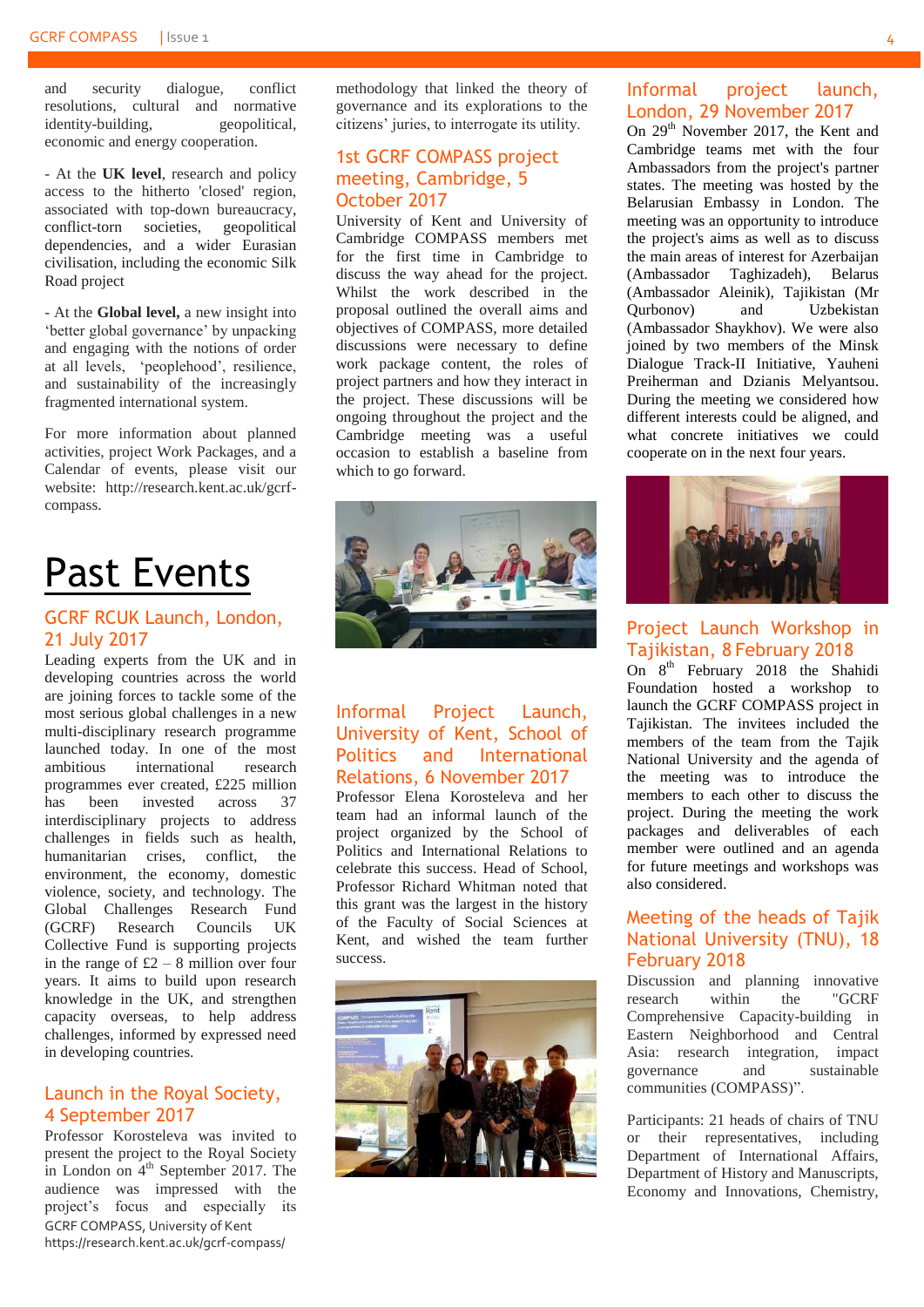Cultural Studies and Arts, Department of Biology and others.

The main issue was how to contribute to the reform of the system of education in TNU. There were a lot of questions raised including: Why even successful projects, made by some students within the projects of Erasmus+ and Chinese Center of Confucius Studies are not presented publicly? How these projects correlate with the processes in the neighboring countries and universities in Central Asia, especially in<br>Uzbekistan? What can TNU Uzbekistan? What can TNU recommend to the government of Tajikistan, regarding the reestablishment of collaborative research between two neighboring countries in different disciplines, for example, reresearching manuscripts, as evidences of the common national/regional heritage?

#### <span id="page-4-0"></span>Visit by Belarusian State University to Kent, 12-17 March 2018

Kent hosted our colleagues from the Belarusian State University (BSU), led by Dr Artsiom Nazaranka between 12- 15 March. The agenda included discussing further collaboration under the GCRF COMPASS project, and new ERASMUS+ opportunities in the Eurasian region; as well as knowledge exchange about the Global Master's programme and future research and publication strategies.

#### <span id="page-4-1"></span>Project meeting with Baroness Alison Suttie in Kent, 15 March 2018

GCRF COMPASS, University of Kent https://research.kent.ac.uk/gcrf-compass/ On  $15<sup>th</sup>$  March University of Kent hosted Baroness Suttie to discuss the COMPASS project's aims and options for joint cooperation. Baroness Suttie outlined her interest in the region, and in working on strengthening parliaments and administration in particular. She kindly agreed to join the project's Advisory Board, to help oversee future joint initiatives and policy impact in particular. The project meeting was also complemented by a Q&A session with students from the School of Politics and IR, as well as exchange students from the Belarusian State University. Students asked questions about the consequences of Brexit for relations with the Eurasian region; relations between the UK and Russia; and the effect the UK's withdrawal from the EU

might have on the Union's foreign and security policy.

#### <span id="page-4-2"></span>[Cambridge NAVROZ: 17 March](#page-4-4)  [2018](#page-4-4)



Cambridge Central Asia Forum had its annual Navroz (New Year) celebrations on the  $17<sup>th</sup>$  of March. The evening was preceded by a Roundtable on the Silk Roads: Prospects and Perspectives which was attended by the Ambassadors of Uzbekistan, Afghanistan, Kyrgyzstan, and Turkmenistan, Head of Mission of Tajikistan and First Secretary Consul of Turkmenistan. Deputy Vice Chancellor and Master of Jesus College, Professor White gave a welcome speech to open the proceedings. Dr Saxena, Professor Nolan, Dr Fennell along with other academics including from University of Kent and University College London were present. At the beginning of the meeting Dr Saxena gave a brief introduction of the GCRF COMPASS project to the audience and talked about the opportunities for capacity building, partnership and policy making between the UK and the wider region of Central Asia.

The evening's program was outstanding with performances from across Central Asia and was attended by more than 200 people from London and Cambridge. For more information see <https://centralasia.group.cam.ac.uk/>



### <span id="page-4-3"></span>Save the Date: **Forthcoming** events

#### <span id="page-4-4"></span>**[Project Launch, Minsk 22-23](#page-4-4)  [May 2018](#page-4-4)**

The official launch of the GCRF COMPASS project will take place in Minsk, at the Belarusian State University on 22-23 May 2018. The launch will be opened by the Rector of the Belarusian State University, with welcome remarks from the Ministry of Education and the Parliament of Belarus. The launch will be attended by all project partners, members of the Advisory Board and invited guests. The working meetings will continue the next day, followed by the Minsk Dialogue Forum on 23-25 May, with top regional and international officials, academics and practitioners in attendance.

For more information please see [https://research.kent.ac.uk/gcrf](https://research.kent.ac.uk/gcrf-compass/events/calendar/?event=30596&eslug=gcrf-compass-launch)[compass/events/calendar/?event=30596](https://research.kent.ac.uk/gcrf-compass/events/calendar/?event=30596&eslug=gcrf-compass-launch) [&eslug=gcrf-compass-launch](https://research.kent.ac.uk/gcrf-compass/events/calendar/?event=30596&eslug=gcrf-compass-launch)

#### <span id="page-4-5"></span>Tartu Conference 10-12 June 2018

The Tartu Conference is a venue for academic discussion of the fundamental cultural, social, economic and political trends affecting all aspects of people's life in Russia and Eastern Europe. Inaugurated in June 2016, this forum brings together scholars from across multiple disciplines, from the region and beyond. As in previous years, the organizers expect the number of participants to reach or exceed 200.

Members of the COMPASS team will present in two panels on  $11<sup>th</sup>$  June. Dr Saxena and Professor Korosteleva will chair panels on, 'Challenges for regional security and capacity-building in the eastern region and Central Asia: (I) a domestic perspective'; and (II) an international perspective'. The first panel will include presentations from Anar Valiyev (Azerbaijan), Munira Shahidi and Nargis Nurulla-Khozhaeva<br>(Tajikistan), Alisher Faizullaev (Tajikistan), Alisher Faizullaev (Uzbekistan) and Andrei Rusakovich (Belarus). The second panel will include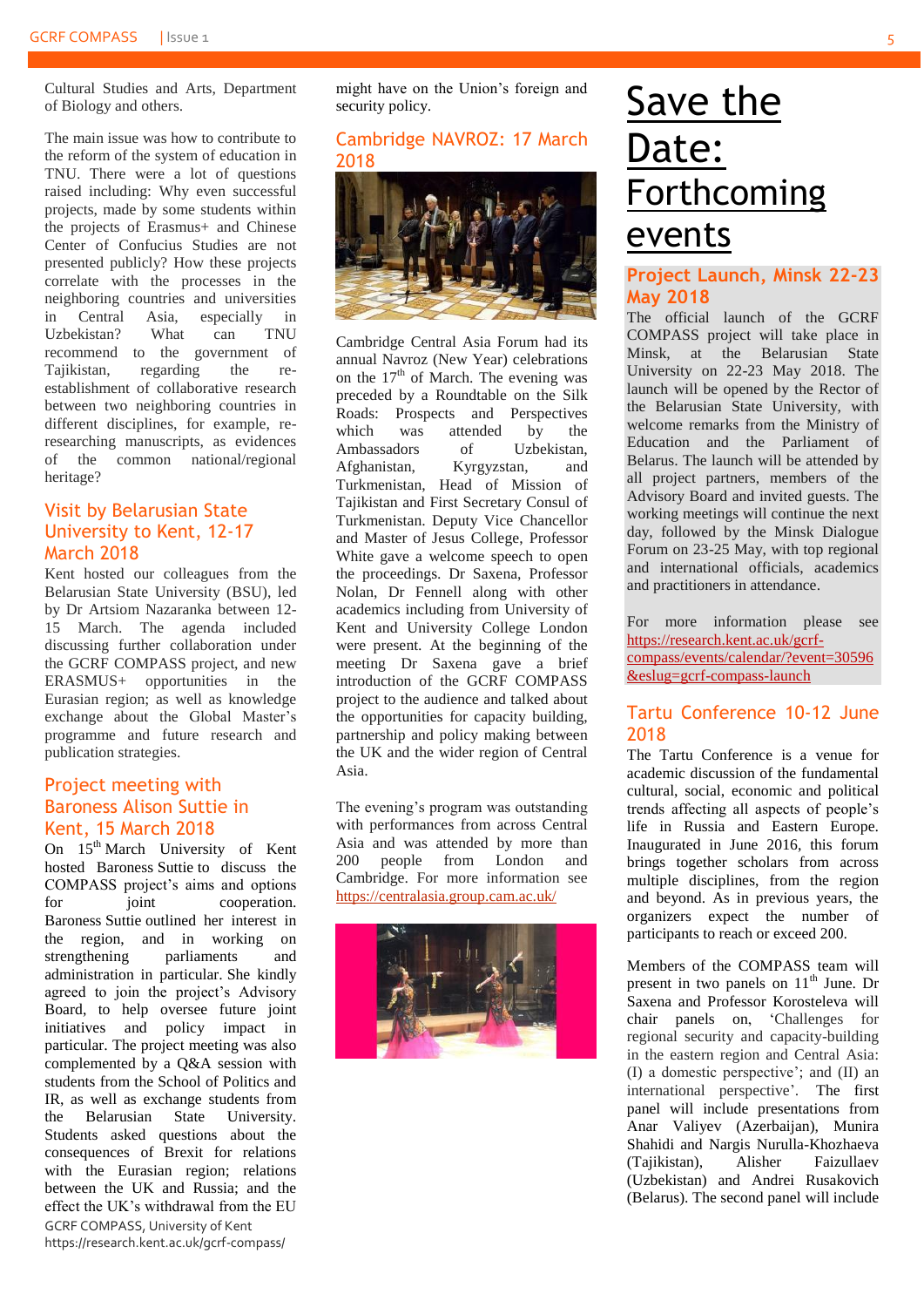presentations from Roza Turarbekava (Belarus), Yauheni Preiherman (Belarus), Oybek Madiyev (Kent), Leonardo Pataccini (Tartu) and Eske Van Gils (Kent). The programme can be found here here [https://sisu.ut.ee/tartuconference/progra](https://sisu.ut.ee/tartuconference/programme) [mme](https://sisu.ut.ee/tartuconference/programme)

#### <span id="page-5-0"></span>[UPTAKE Training School in](#page-5-0)  [Uppsala,](#page-5-0) 27 August- 2 September 2018

On  $27<sup>th</sup>$  August 2018 the 4th UPTAKE Training School will take place at Uppsala University. The Training School aims to bring together young researchers working in the field of Eastern European and Russian Studies to present their work on the theme "Straight talk about Russia: Internal developments, external conflicts and outside perceptions". The Training School will include paper presentations, guest lectures, round table discussions as well as networking activities and social programme.

Early career researchers from COMPASS institutions are encouraged to apply, in order to familiarise themselves with a Training School setup, which we aim to organise as part of COMPASS activities.

In order to apply, please fill in the form on the website to include a brief paper abstract (150-200 words), and return it to Stella Marceta by **1 May 2018** by email (stella.marceta@ires.uu.se), and include **"UPTAKE TS UPPSALA" in the subject line.**

For more information see [http://www.uptake.ut.ee/cfp-fourth](http://www.uptake.ut.ee/cfp-fourth-uptake-training-school-straight-talk-about-russia/)[uptake-training-school-straight-talk](http://www.uptake.ut.ee/cfp-fourth-uptake-training-school-straight-talk-about-russia/)[about-russia/](http://www.uptake.ut.ee/cfp-fourth-uptake-training-school-straight-talk-about-russia/)

#### <span id="page-5-1"></span>COMPASS Study Trip, Brussels, 21-26 January 2019

The study trip aims to bring top-level delegations from Belarusian State University (BSU), ADA University (Azerbaijan), Tajik National University (TNU) and Uzbek University for World Economy and Diplomacy (UWED), to Brussels for a 5-day training and networking workshop. After spending a

week in Brussels, they will attend a policy-forum in London.

The Training School will cover:

-Tailored training sessions (with guest speakers from relevant EU institutions and best-practice exchange) on:

- EU institutions and decision making
- EU lobbying and negotiation strategies
- Tenders and funding opportunities
- Negotiation Skills Workshop
- Political communication and diplomacy
- Roundtable discussions on EU's Global Strategy, Trade & EaP and CA region
- EU & "Geopolitical challenges in the East"
- EaP: what's in it for the partners?

Meeting EU institutions (visits), including meetings with Eastern Partnership's/ Central Asia's Diplomatic Advisers from the 28 Member States at Residence's Palace.

Meeting relevant national Embassies to discuss agenda and priorities; networking and an organised cultural tour.

### <span id="page-5-2"></span>In other news

#### <span id="page-5-3"></span>Accolades

**Professor Elena Korosteleva** was appointed LSE IDEAS Visiting Professor in November 2017.

**Professor Munira Shahidi** has started a new course entitled, 'Activity, Employment and Social behavior of cattle breeders in the Pamir mountains' in Tajik National University. The course is based on presentation and discussions of Salimsho Akbarsho's research. This course is part of collaborative work with German researchers.

#### <span id="page-5-4"></span>**Conferences**

**Professor Elena Korosteleva** attended a meeting in Baku, Azerbaijan on the 18 February-2 March 2018.

**Dr Siddharth Saxena** attended a meeting in Baku, Azerbaijan on 28 February-2 March 2018.

**Dr Siddharth Saxena** attended the ONE GLOBE FORUM in New Delhi, India on 9-10 February 2018. He addressed challenges related to capacity building, governance and new industrial paradigms in the Eurasia space.

#### <span id="page-5-5"></span>Publications

**Korosteleva, E.** (January 2018) 'Putting the EU Global Security Strategy to Test: 'Cooperative Orders' and Othering in EU-Russia Relations', International Politics.

**Korosteleva, E**. (December 2017) 'Challenges of a Changing Eastern Neighbourhood', in the Routledge Handbook on the European Neighbourhood Policy, Chapter 15.

**Korosteleva, E., Merheim-Eyre, I. and E. Van Gils** (February 2018) 'The Politics' and 'The political' of the Eastern Partnership Initiative: Reshaping the Agenda' SI as a book.

**Madiyev, O.** (2017) Why have China and Russia become Uzbekistan's biggest energy partners? Exploring the role of exogenous and endogenous factors.' Cambridge Journal of Eurasian Studies, 1. QYJ7IT. ISSN 1879-3665. [\(https://doi.org/10.22261/QYJ7IT\)](https://doi.org/10.22261/QYJ7IT)

**Kalra, P.** (April 2018) 'The Silk Road and the Political Economy of the Mongol Empire' (Routledge Studies on the Chinese Economy, Series Editor: Professor Nolan)

**Faizullaev, A**. (2017). 'Symbolic Insult in Diplomacy: A Subtle Game of Diplomatic Slap', Brill Research Perspectives in Diplomacy and Foreign Policy, 2(4): 1-116. [http://booksandjournals.brillonline.com/](http://booksandjournals.brillonline.com/content/journals/10.1163/24056006-12340008) [content/journals/10.1163/24056006-](http://booksandjournals.brillonline.com/content/journals/10.1163/24056006-12340008) [12340008](http://booksandjournals.brillonline.com/content/journals/10.1163/24056006-12340008)